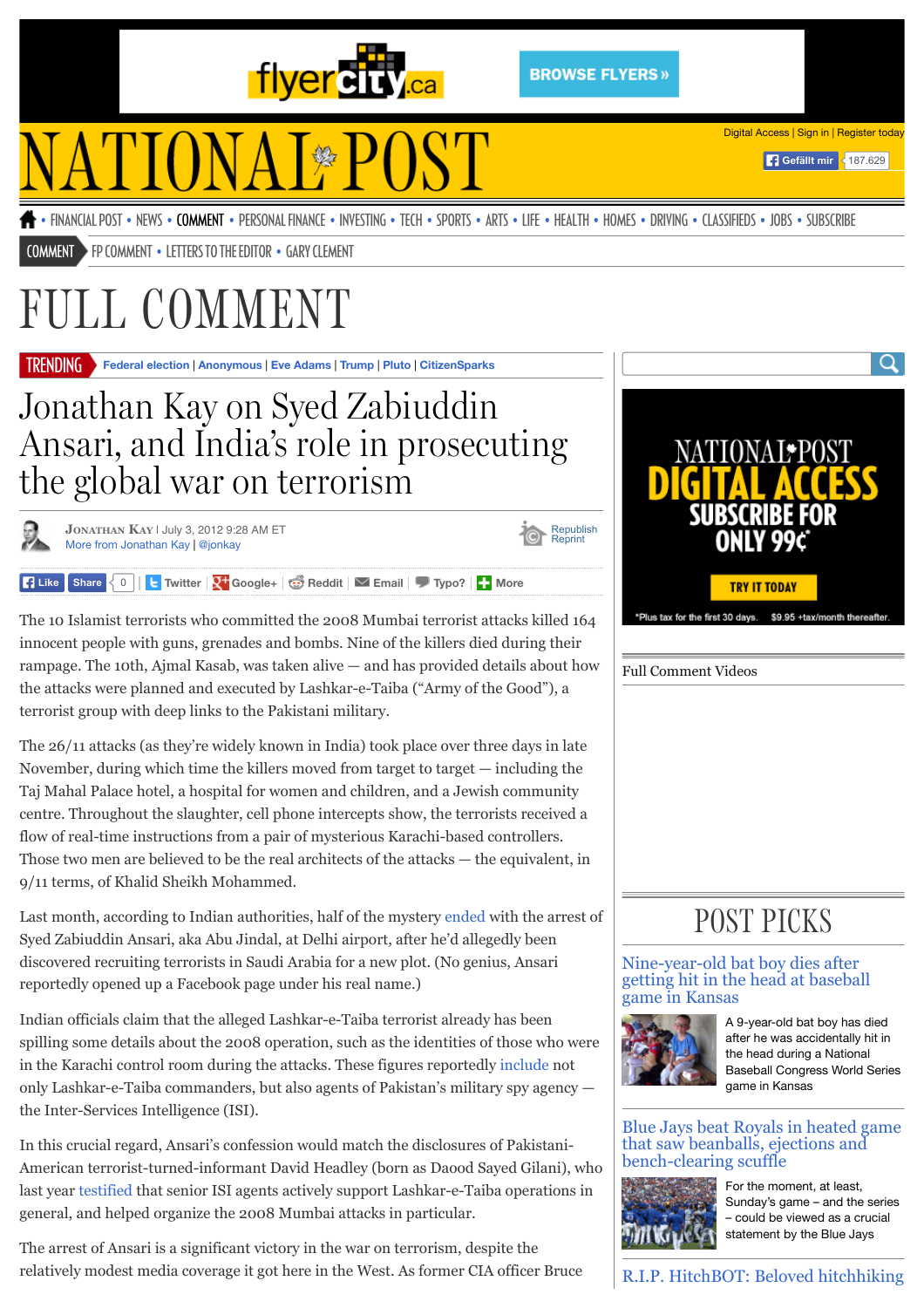Riedel [writes,](http://www.thedailybeast.com/articles/2012/07/01/mumbai-terror-attack-group-lashkar-e-tayyiba-now-more-dangerous-than-al-qaeda.html) "with al Qaeda on the ropes," Lashkar-e-Taiba "is now probably the most dangerous terror group in the world."

Ansari might provide information useful in rolling up Lashkar-e-Taiba cells in India and elsewhere. And if reported disclosures about ISI-Lashkar-e-Taiba co-operation in the 2008 Mumbai attacks hold up, it might even shame Pakistan into taking action against the terrorist group: To this day, Lashkar-e-Taiba and its leader Hafeez Saeed operate freely in Pakistan. Saeed even appears on Pakistani [television,](http://topics.nytimes.com/top/reference/timestopics/organizations/l/lashkaretaiba/index.html) as if he were a respected commentator, even though he is believed to have been personally present in the Karachi control room while his Lashkar-e-Taiba minions roamed Mumbai on their killing spree.

The circumstances of Ansari's arrest also provide some basis for optimism. According to the [Associated Press,](http://www.npr.org/templates/story/story.php?storyId=156098354) "both India and Pakistan [lobbied] for his release into their custody, but India clinched the arrest by providing DNA samples from Ansari's Indian family members, who live in the western state of Maharashtra, where Mumbai is located."

"Saudi Arabia's decision to hand Ansari over to India, rather than Pakistan, appeared to surprise Indian officials," the Associated Press report continues. "Saudi Arabia and Pakistan have long held close ties. Foreign Ministry spokesman Syed Akbaruddin described the arrest as something 'rather new' in Saudi-Indian relations. 'Our relationship with Saudi Arabia is expanding in a variety of ways.' "

The fact that the Saudis co-operated with India on Ansari indicates that they see Lashkar-e-Taiba as a global terrorist threat — not just an Indian problem. As for India itself, it has become a front-line state in the war on terror, a sort of South Asian Israel (with Lashkar-e-Taiba and the Taliban, in their Pakistani sanctuaries, playing the equivalent roles of Hamas and Hezbollah).

The United States recognizes this. Last month, the *Hindustan Times* [reported](http://www.hindustantimes.com/India-news/NewDelhi/Will-hand-over-Khalistan-separatists-in-US-FBI-to-India/Article1-878621.aspx) that the FBI promised Indian home secretary Raj Kumar Singh and Intelligence Bureau Director Nehchal Sandhu that the United States would extradite criminals — even American nationals — to India if they were involved in terrorism. (David Headley would seem like perfect test of this new policy. But his case is still being dragged out by the U.S. Department of Justice.)

Canada should take this opportunity to revisit its own extradition policies with India. We have [extradited only one person to India in the last two decades](http://news.nationalpost.com/2012/01/09/extradition-put-to-test-in-honour-killing-case/) (a murderer named Malkiat Singh). Currently, a court in B.C. is weighing the possible extradition to India of Malkit Kaur Sidhu, 63, and Surjit Singh Badesha, 67, to face charges that they ordered the honour killing of Ms. Sidhu's daughter, Jaswinder Kaur Sidhu, who'd married a poor rickshaw driver she'd met on a trip to India, over her parents' objections. The evidence in the case is strong (phone calls between the accused couple and the convicted killers in India) — but in the past, Canadian courts have cited concerns about possible torture and corruption by Indian officials to justify their refusal to extradite.

One particularly troubling [example](http://www.cbc.ca/news/background/airindia/documents/tab1.pdf) involved the case of Air India Flight 182 bombing suspect Talwinder Singh Parmar. In 1982, he was the subject of a formal extradition request from the Indian government, which identified the man as a terrorist who'd been implicated in six murders. That request was denied by Canada. Three years later, Air India Flight 182 was blown out of the sky.

Thirty years later, India's role at the front line of the war on terrorism is even more pronounced. The next time an Indian terrorist — or even an ordinary murder suspect is apprehended on Canadian soil, let us make sure that past errors are not repeated.

*New Europe jkay@nationalpost.com*

#### robot survives trip across Canada, [but meets its demise in Philadelphia](http://news.nationalpost.com/news/rip-hitchbot)



The robot bounced around the Boston area and was briefly taken to sea. One day, it took in a Red Sox game. But the Canadian robot never made it off the East Coast

#### [Federal election explainer: The prime](http://news.nationalpost.com/news/canada/canadian-politics/what-does-drop-the-writ-mean) minister just 'dropped the writ.' But what does that mean?



Let's get this cleared up now: The prime minister doesn't 'drop the writ.' The prime minister has no such function – and no writs, either. And 'dropping' is the wrong word

[Extreme backlash over death of Cecil](http://news.nationalpost.com/news/world/extreme-backlash-over-cecil-the-lion-shows-what-hypocrites-people-can-be-when-it-comes-to-animals) the lion shows what hypocrites people can be when it comes to animals



Comment: I am not excusing what the dentist did. But why are Americans outraged at the shooting of a lion, but not the gunning down of their own citizens?

#### [Recent Tweets](http://twitter.com/fullcomment)

Robert Fulford: Jordanians have lived in peace for generations. But the Islamic State is headed their way [natpo.st/1SrEfXw](http://natpo.st/1SrEfXw) [2 days ago](http://twitter.com/fullcomment/statuses/627441922081079302)

Stephen Maher: Stephen Harper poised to reap benefits of election law changes [natpo.st/1SpDtdD](http://natpo.st/1SpDtdD) [2 days ago](http://twitter.com/fullcomment/statuses/627272806409986049)

Rex Murphy: This election is about Stephen Harper whether he should stay or go as Prime Minister [natpo.st/1SpBLcd](http://natpo.st/1SpBLcd) [2 days ago](http://twitter.com/fullcomment/statuses/627269780232253440)

George Jonas: The insidious building blocks of neoNazism [natpo.st/1I8iEeP](http://natpo.st/1I8iEeP) [2 days ago](http://twitter.com/fullcomment/statuses/627232154443853824)

Letters: You live here, you vote here [natpo.st/1I8daAM](http://natpo.st/1I8daAM) [2 days ago](http://twitter.com/fullcomment/statuses/627224855314698241)

#### [FP Comment](http://business.financialpost.com/)

[Terence Corcoran: Big TTP trade deal](http://business.financialpost.com/fp-comment/terence-corcoran-big-ttp-trade-deal-no-boon-to-free-trade) – no boon to free trade

[The TPP will do little in a lot of areas](http://business.financialpost.com/fp-comment/the-tpp-will-do-little-in-a-lot-of-areas)

[Trans-Pacific Partnership to aid](http://business.financialpost.com/fp-comment/trans-pacific-partnership-to-aid-health-budgets) health budgets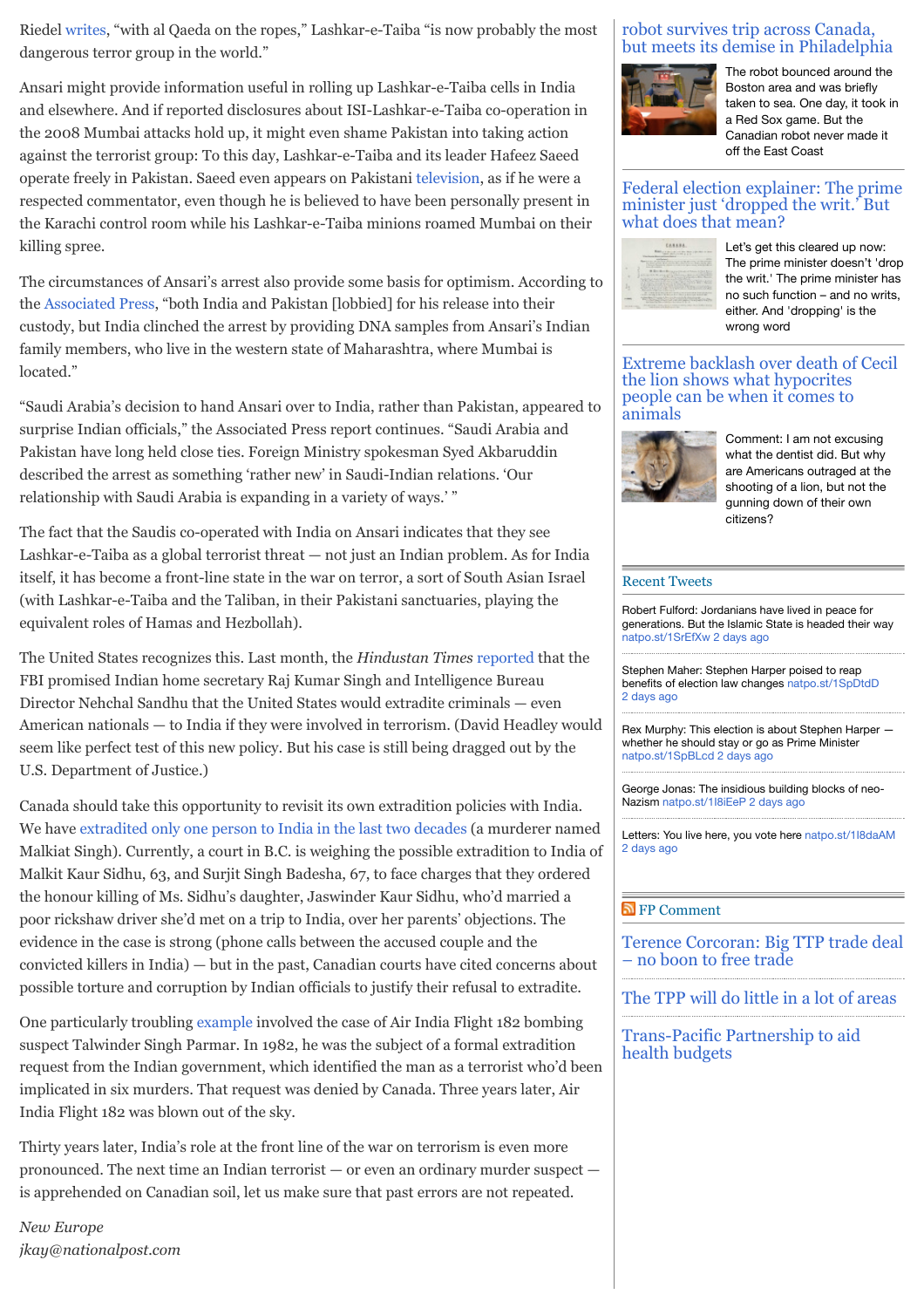— Jonathan Kay is Managing Editor for Comment at the *National Post*, and a fellow at the Foundation for Defense of Democracies in Washington, D.C.





**Cambium Networks [Big Data in Schools Means](http://bit.se/WAuZJH?utm_source=taboola&utm_medium=referral) More Security Concerns**



**Warum sollte man kratzen [wenn die Haut juckt, Antwort](https://www.hautwende.de/hautkrankheiten/nesselsucht?utm_source=CpC04tab&utm_medium=content&utm_campaign=CpC04) hier**

**Hautwende**





**[38 Fotos von Kriminellen, die](http://www.risottop.com/de/creepy/38-fotos-von-kriminellen-die-ihnen-albtraume-bereiten-werden/?utm_source=taboola-de&utm_medium=referral&utm_term=disqus-widget-npdigital&utm_campaign=taboola-de-10) Ihnen Albträume Bereiten werden**

**Risottop.com**